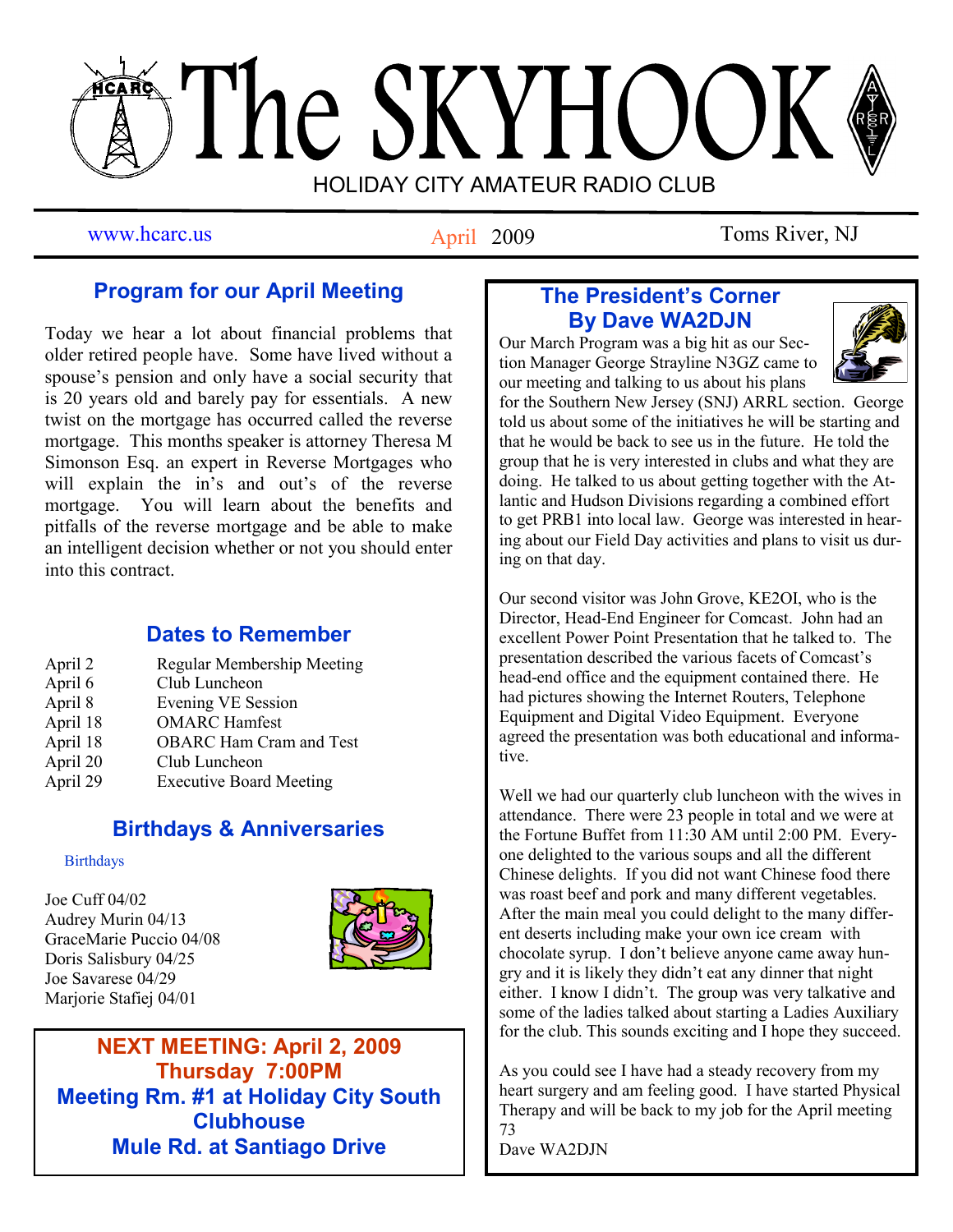## **QSL Information Via E-Mail**

Using email it is possible to quickly get full information on a call without using an Internet browser and a site to get the information.

#### Start an E-Mail letter

Using the email address below in the To: space. [lookup@qrz.com](mailto:lookup@qrz.com) 

You type the word *lookup* in the Subject space. In the body of the message just type lookup w2zzz (as an example). (Leave a space between lookup and the call).

That's all! Then send it. In a few minutes you will receive a message from QRZ.com with the information requested. Simplicity itself!

73, Murray KD2IN

## **WHO IS THIS???**

At a previous club meeting, we had a few members tell the attendees about their experiences in the military in relationship to radio. All were quite interesting and good laughs were abundant. In light of a period group photo that Carl WA2IQE passed around asking if anyone could guess which one in the group was him, Ed W1EAP suggested that we publish some photos and let our members try guessing who the members are. With this in mind I'm asking any member who wishes to participate to send me a photo they wish to have posted in this article. I'll post one photo per Skyhook. Your guesses can be submitted to me through either the clubs website at <http://www.hcarc.us/comments.html> or through the club Yahoo Group at [http://www.hcarc.us/Yahoo%](http://www.hcarc.us/Yahoo%20Group%20Page.html) [20Group%20Page.html](http://www.hcarc.us/Yahoo%20Group%20Page.html) . The first member to guess the mystery person shown in the photo will have their name posted in the following months Skyhook.

Steve N2WLH



## **Dues are Due**

It's that time of year again and our club membership dues are due. This is our largest source of income and we depend on everyone. Please see Joe Militano club Treasurer with your dues money. There are still some club members that have inadvertently forgotten to pay their membership. Your club needs you. Please support us.

#### *Our VE Crew*

Murray KD2IN, Bill AC2F, John K2JWH, Ed W1EAP, Larry K2QDY, Jamie W2QO, John KQ4WR, Jack KC2FS, Stan KB2PD Steve N2WLH, Kevin W2FA Ed WA2NDA.

#### **CLUB COMMITTEES**

*Refreshments:* John K2WJH, Carl W2PTZ *www.hcarc.us Webmaster*: Steve N2WLH, Kevin W2FA *Publicity:* Ed W1EAP *Programs*: Murray KD2IN *Sunshine*: John WA2JWH *Event Food Committee*: Grace-Marie (K2QDY) *Field Day*: Larry K2QDY *VE Sessions*: Bill AC2F, Larry K2QDY plus the 'crew' *Skyhook*: Larry K2QDY *Funds Raising*: Open *Membership*: Bill AC2F

#### HOLIDAY CITY AMATEUR RADIO CLUB Toms River, New Jersey

Web Site www.hcarc.us<br>Dave Ottenberg President Dave Ottenberg W2DJN 732 505-5953<br>Vice President Ed Picciuti W1EAP 732 736-0955 Vice President Ed Picciuti W1EAP 732 736-0955<br>Secretary Norm Smith W2PXE 732 920-5423 Norm Smith W2PXE 732 920-5423 Treasurer Joe Militano KC2QLA 732 657-7092<br>Executive Board Don Smith W2III 732 505-4821 Executive Board Don Smith W2III 732 505-4821 Executive Board<br>
Executive Board<br>
Executive Board<br>
Bill Haldane<br>
AC2E<br>  $AC2 = 732249-2950$ Executive Board Bill Haldane AC2F 732 240-7064<br>Executive Board John Hann W2JWH 609 660-0985 Executive Board John Hann W2JWH 609 660-0985<br>W2HC Trustee  $\frac{1}{2}$ Don Smith W2III 732 505-4821 W2HC Trustee Don Smith

Membership is open to all interested persons. Ham license is not required. Dues are \$20.00 per year, payable Jan. 1st . Members joining during the year will have the dues prorated. Family membership \$10.00 additional.

------------------------------------------- Meetings are held on the first Thursday of every month, at 7:00 pm. Location: Meeting Room #1 in the Holiday City South Clubhouse. Directions: Go to Mule Rd. and to the corner of Santiago Drive. Turn into Santiago Dr., then into the parking lot in front of the pool. Enter bldg. on right.

> ------------------------------------------ The SKYHOOK is published monthly.

Editor and Publisher: Larry Puccio K2QDY phone: 732 349-2950 E-mail lpuccio1@comcast.net<br>Send all newsletter items to: Larry Puccio 22 Sabinas Street Larry Puccio 22 Sabinas Street Toms River, NJ 08757-6445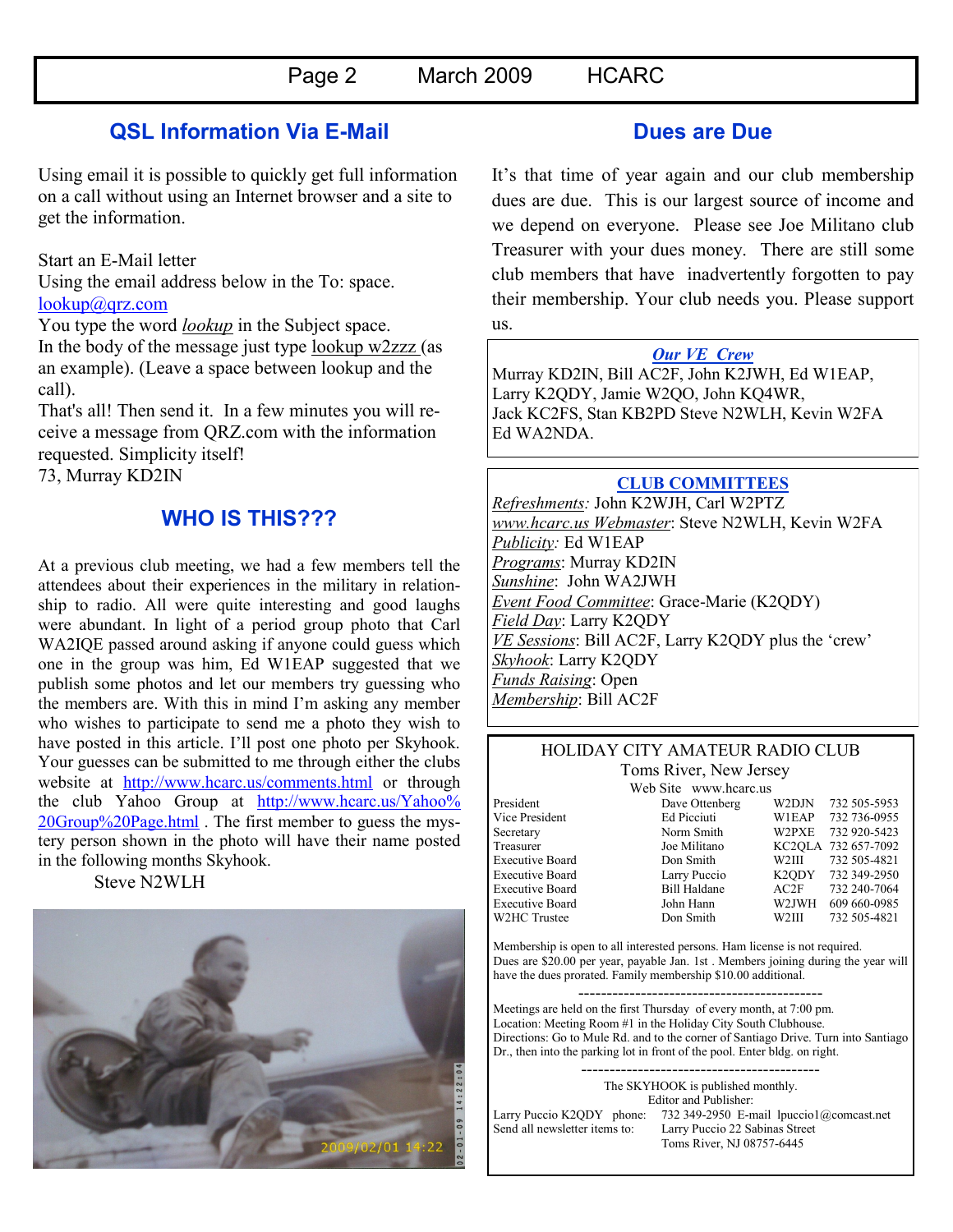Page 3 March 2009 HCARC

# **Those Funny Symbols On Your Keyboard. What Are They For? Part Two**

By Murray Goldberg KD2IN

The symbol keys on the first typewriters were there because they were an essential part of the English language, in everyday use, for hundreds of years. The first electronic keyboards simply copied the typewriter keys as is, letters, symbols and all.

UNIX, one of the earliest 'languages' used to control a business computer, used what was available on the keyboard. The letters and symbols were used to 'tell' the internal workings of the machine to perform what the operator told it to do.

When IBM asked Bill Gates to supply a command language for their first *personal* computer, or PC, he gave them a 'Disk Operating System', or DOS, using lots of the symbols.

At first there were the large desktop computers. As more components were squeezed into less space, they were followed by 'portables', then 'laptops' and then the smallest, the 'notebooks'. Now it's handhelds, such as the 'Blackberries'. Incidentally, the PC's and 'WindowsÓ' eventually made Gates one of the richest men in the world.

Not only did DOS use the keyboard symbols as commands but so did other computer 'languages'. Among them were BASIC, C, C++, JAVA, PERL, FORTRAN, COBOL and others followed. Out of the 32 symbols on the keyboard, these used 27. Some of the remaining 5 may have been used also, but I haven't found where, so far.

Of all the symbols available on the keyboard the most important, by far, is the simple '*period*'. It is also called the *dot*, or *point*. It was invented by a Greek librarian, Aristophanes, 2,194 years ago in Alexandria, Egypt. The writing on scrolls, at that time, had the words and ideas running together continuously. He saw the need for an indicator to separate those ideas, and if read aloud, a place to stop and take a breath. The uses of the dot have expanded over the centuries. It now has 'relatives' such as the ; semi-colon, the : colon, the ! exclamation, the question ? mark and using two dots in a row .. the ellipsis.

The dot has become so much a part of our normal speech that we say things like—

Sign on the dotted line.., He arrived on the dot.., Tear on the dotted line.., Connect the dots.., What's the point.., Point taken.. and so on.

Could we do without the dot in Morse Code? Would there be a touch alphabet for the sight-impaired without Braille's raised dots? Is it possible to even think of the Internet without it's dots? No dot.com? Even the command line begins http:// with a colon (two dots) and a slash. Even the command line begins http:// with a colon (two dots) and a slash.

Seems the dot has permeated our spoken language and the computer worlds as well.

So, in retrospect, those 'strange' and ordinary symbols on the keyboard are essential to our world in all kinds of ways.

73, Murray kd2in murrgold@comcast.net

### **How's DX**

By Russ Young

Russ Young WA2VQV Worked:

On 40 Meters CW: K5D Desecheo.

On 20 Meters CW: 9A48IFATCA Croatia, K5D Desecheo, EM50KFF Ukraine, HK0/EA7HEJ San Andres, .

On 20 Meters SSB: 6Y5/WE9V Jamaica, CO4LS Cuba, CU2JT, CU2KG Azores, EA1ABT, EA7DX Spain, EA8OB EA8TH, Canary Islands, EI9JU Ireland, F6AJH, F6HKA France, GI0AQD Northern Ireland, K5D Desecheo, LZ1ANA Bulgaria, MM0BSM Scotland, OH8SR Finland, OZ4Z Denmark, PA1WLB Netherlands, RK3DXW European Russia, SQ9JKS Poland, T77M San Marino, TO2T Guadeloupe, V31UH Belize, YR1C Romania, YT2T Serbia, YV5MSG Venezuela.

On 20 Meters PSK31: C56YK The Gambia, CU7AM Azores, EA3HBG Spain, EA8BLU Canary Islands, F5LMW France. IK8HJG Italy, XE3DX Mexico.

On 17 Meters CW: P49V, P4/WA2NHA Aruba.

On 17 Meters SSB: K5D Desecheo.

On 15 meters CW: K5D Desecheo. Also took part in the ARRL DX CW (145 Qs) and Phone (67 Qs) Contests, too many to list here.

Murray Goldberg, KD2IN Worked: On 20 Meters PSK31: DL3APM Germany, IN3GNV Italy, RW3DQC European Russia, UA2FCC Kaliningrad, YL2AZ

Joe Militano KC2QLA Worked: On 80 Meters SSB: KP3VA Puerto Rico

On 80 Meters CW: CO8LY Cuba

Latvia.

On 40 Meters SSB: I2VRN Italy, 6YTV Jamaica, OM3PC Slovak Rep., TM6M France, KH7XS Hawaii, OK1W Czech Rep., WP4U Puerto Rico, S53F Slovenia, PY2MTV Brazil, AM7M Spain, GW7X Wales, YN2NB Nicaragua.

On 40 Meters CW: VE2PID Canada

On 20 Meters PSK31: IN3GNV Italy.

On 20 Meters SSB: F5UTN France, OH8SR Finland, HI3FVA Dominican Republic, LY2ZZ Lithuania, TF3CW Iceland, DL2DX Germany, CU2A Azores, VP5H Turks & Caicos Is.,